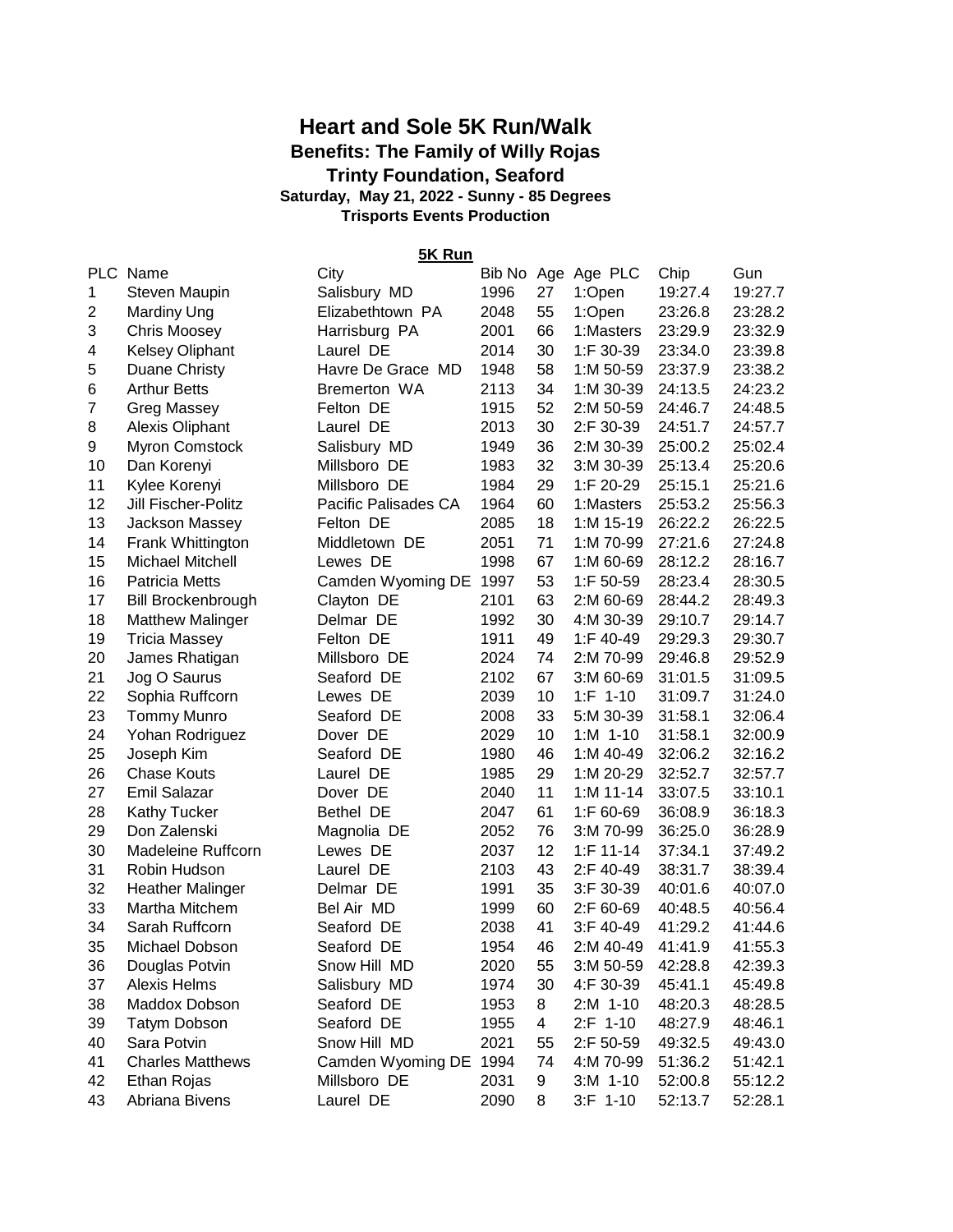| 44          | Angela Bivens              | Laurel DE         | 1922 | 38             | 5:F 30-39          | 52:16.4   | 52:30.9   |  |  |  |
|-------------|----------------------------|-------------------|------|----------------|--------------------|-----------|-----------|--|--|--|
| 45          | Mathew Rodriguez           | Millsboro DE      | 2028 | 8              | 4:M 1-10           | 57:06.4   | 57:16.9   |  |  |  |
| 46          | Chase Harp                 | Seaford DE        | 1971 | 9              | 5:M 1-10           | 57:19.7   | 57:29.4   |  |  |  |
| 47          | Joel Podlaseck             | Seaford DE        | 2017 | 35             | 6:M 30-39          | 58:51.9   | 59:07.8   |  |  |  |
| 48          | <b>Oliver Podlaseck</b>    | Seaford DE        | 2019 | 8              | $6:M$ 1-10         | 58:53.0   | 59:07.6   |  |  |  |
| 49          | Milo Podlaseck             | Seaford DE        | 2018 | 6              | 7:M 1-10           | 59:05.7   | 59:25.2   |  |  |  |
| 50          | Elizabeth Podlaseck        | Seaford DE        | 2016 | 34             | 6:F 30-39          | 59:07.5   | 59:26.1   |  |  |  |
| 51          | Joseph Perdomo             | Greenwood DE      | 2104 | $\overline{7}$ | $8: M$ 1-10        | 59:44.8   | 1:00:13.1 |  |  |  |
| 52          | <b>Steven Smack</b>        | Frederica DE      | 2109 | 45             | 3:M 40-49          | 1:00:30.0 | 1:00:46.3 |  |  |  |
|             |                            |                   |      |                |                    |           |           |  |  |  |
|             | <b>5K WALK</b>             |                   |      |                |                    |           |           |  |  |  |
|             | PLC Name                   | City              |      |                | Bib No Age Age PLC | Chip      | Gun       |  |  |  |
| $\mathbf 1$ | Alan Firlein               | Rock Hall MD      | 1963 | 83             | 1:M 1-99           | 43:31.2   | 43:36.6   |  |  |  |
| 2           | Melania Moore              | Seaford DE        | 2000 | 41             | 1:F 1-99           | 45:37.2   | 45:43.9   |  |  |  |
| 3           | Carol Beth Lambert         | Seaford DE        | 1986 | 69             | 2:F 1-99           | 46:36.8   | 46:42.5   |  |  |  |
| 4           | <b>Bill Hinz</b>           | Seaford DE        | 1975 | 79             | 2:M 1-99           | 46:42.0   | 47:08.8   |  |  |  |
| 5           | <b>Hayley Dobson</b>       | Seaford DE        | 1952 | 41             | 3:F 1-99           | 48:27.7   | 48:46.3   |  |  |  |
| 6           | Brenda Johnson             | Seaford DE        | 2077 | 71             | 4:F 1-99           | 48:40.8   | 48:51.7   |  |  |  |
| 7           | <b>Eric Cheek</b>          | Dover DE          | 1947 | 63             | 3:M 1-99           | 50:14.1   | 55:20.1   |  |  |  |
| 8           | <b>Willy Rojas</b>         | Millsboro DE      | 2033 | 36             | 4:M 1-99           | 52:25.1   | 1:00:46.0 |  |  |  |
| 9           | <b>Sherry Ricci</b>        | Frankford DE      | 2097 | 54             | 5:F 1-99           | 52:54.4   | 53:05.5   |  |  |  |
| 10          | <b>Maichael Blumenthal</b> | Millsboro DE      | 1943 | 54             | 5:M 1-99           | 53:13.8   | 53:21.5   |  |  |  |
| 11          | <b>Rita Blumenthal</b>     | Millsboro DE      | 1944 | 52             | 6:F 1-99           | 53:14.1   | 53:21.8   |  |  |  |
| 12          | Jose Cruz                  | Miami Beach FL    | 2114 | 40             | 6:M 1-99           | 53:29.0   | 1:01:03.9 |  |  |  |
| 13          | Kenedy Moya                | Seaford DE        | 2007 | 61             | 7:F 1-99           | 54:01.6   | 57:12.8   |  |  |  |
| 14          | Jetta Knox                 | Greenwood DE      | 2112 | 15             | 8:F 1-99           | 54:26.8   | 54:26.8   |  |  |  |
| 15          | Avely Barrera-Mota         | Dagsboro DE       | 1937 | 27             | 9:F 1-99           | 55:42.4   | 56:05.3   |  |  |  |
| 16          | Susan Bennett              | Seaford DE        | 1938 | 65             | 10:F 1-99          | 55:43.8   | 56:03.9   |  |  |  |
| 17          | Jennifer Scott             | Seaford DE        | 2042 | 38             | 11:F 1-99          | 55:57.8   | 56:04.7   |  |  |  |
| 18          | Yasiris Jumani             | Summit NJ         | 1978 | 42             | 12:F 1-99          | 56:38.6   | 1:01:49.0 |  |  |  |
| 19          | Zayn Jumani                | Summit NJ         | 1979 | $\overline{4}$ | 7:M 1-99           | 56:38.8   | 1:01:48.6 |  |  |  |
| 20          | <b>Fritzy Rodriguez</b>    | Seaford DE        | 2093 | 33             | 13:F 1-99          | 56:48.8   | 57:13.0   |  |  |  |
| 21          | Rosalynd Alam Rodriguez    | Dover DE          | 1936 | 41             | 14:F 1-99          | 56:51.5   | 57:13.4   |  |  |  |
| 22          | Radhames Rodriguez         | Seaford DE        | 2094 | 69             | 8:M 1-99           | 56:52.2   | 57:13.2   |  |  |  |
| 23          | Raylene Gonzalez           | Millsboro DE      | 1969 | 16             | 15:F 1-99          | 56:57.9   | 57:04.7   |  |  |  |
| 24          | Veronica Chavez            | Millsboro DE      | 1946 | 47             | 16:F 1-99          | 57:06.0   | 57:15.8   |  |  |  |
| 25          | Melari Binet               | Seaford DE        | 1941 | 23             | 17:F 1-99          | 57:07.1   | 57:25.8   |  |  |  |
| 26          | Jenna Carpenter            | Chestertown MD    | 2110 | 27             | 18:F 1-99          | 57:09.2   | 57:25.4   |  |  |  |
| 27          | <b>Brad Harp</b>           | Seaford DE        | 1970 | 39             | 9:M 1-99           | 57:21.5   | 57:30.2   |  |  |  |
| 28          | <b>Robert Stock</b>        | Camden Wyoming DE | 2044 | 27             | 10:M 1-99          | 57:21.7   | 57:45.0   |  |  |  |
| 29          | Cristina Sanchez           | Laurel DE         | 2041 | 30             | 19:F 1-99          | 57:22.4   | 57:30.4   |  |  |  |
| 30          | Samantha Minnick           | Georgetown DE     | 2079 | 30             | 20:F 1-99          | 57:22.4   | 57:29.6   |  |  |  |
| 31          | Victoria Zuniga            | Laurel DE         | 2053 | 8              | 21:F 1-99          | 57:22.5   | 57:28.2   |  |  |  |
| 32          | Layla Minnick              | Georgetown DE     | 2081 | 9              | 22:F 1-99          | 57:22.9   | 57:28.6   |  |  |  |
| 33          | Sadie Harp                 | Seaford DE        | 1973 | 8              | 23:F 1-99          | 57:23.1   | 57:28.3   |  |  |  |
| 34          | Kristin Deno               | Federalsburg MD   | 1950 | 38             | 24:F 1-99          | 57:32.2   | 57:44.6   |  |  |  |
| 35          | Francisco Moya             | Seaford DE        | 2004 | 61             | 11:M 1-99          | 59:02.3   | 59:28.2   |  |  |  |
| 36          | Dawson Lankford            | Seaford DE        | 2099 | $\overline{2}$ | 12:M 1-99          | 59:09.9   | 59:30.6   |  |  |  |
| 37          | Steve Lankford             | Seaford DE        | 2105 | 36             | 13:M 1-99          | 59:10.3   | 59:30.9   |  |  |  |
| 38          | Dekian Lankford            | Seaford DE        | 2106 | $\overline{7}$ | 14:M 1-99          | 59:10.6   | 59:31.2   |  |  |  |
| 39          | <b>Emberly Lankford</b>    | Seaford DE        | 2100 | 4              | 25:F 1-99          | 59:10.7   | 59:31.8   |  |  |  |
| 40          | Jessica Lankford           | Seaford DE        |      | 35             | 26:F 1-99          | 59:11.1   | 59:32.1   |  |  |  |
|             |                            |                   | 2107 |                |                    |           |           |  |  |  |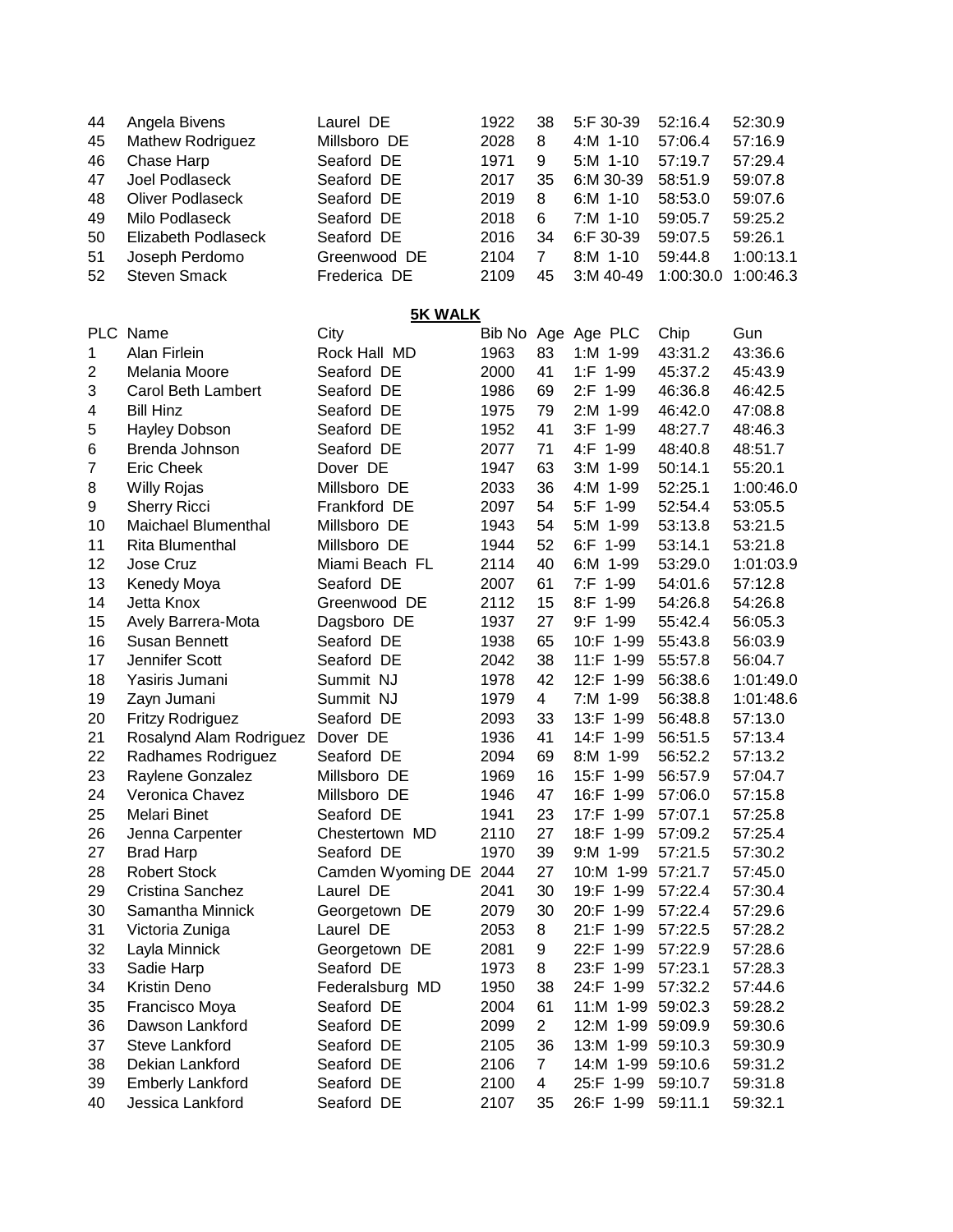| 41 | Melquisedec Binet       | Seaford DE            | 1942 | 49             | 15:M 1-99    | 59:28.6             | 59:47.5             |
|----|-------------------------|-----------------------|------|----------------|--------------|---------------------|---------------------|
| 42 | <b>Breanna Bly</b>      | Seaford DE            | 2111 | 39             | 27:F 1-99    | 59:33.5             | 59:47.3             |
| 43 | <b>Brandon Knox</b>     | Greenwood DE          | 1981 | 31             | 16:M 1-99    | 59:33.8             | 59:47.7             |
| 44 | Nancy Vivar             | Seaford DE            | 2049 | 27             | 28:F 1-99    | 59:55.0             | 1:00:23.0           |
| 45 | <b>Raymond Estevez</b>  | Bronx NY              | 1959 | 12             | 17:M 1-99    | 1:00:25.7           | 1:07:32.4           |
| 46 | Ariana Jones            | Laurel DE             | 2078 | 14             | 29:F 1-99    | 1:01:05.5           | 1:01:29.8           |
| 47 | Dwayne Bivens           | Laurel DE             | 2076 | 38             | 18:M 1-99    | 1:01:06.2           | 1:01:29.4           |
| 48 | <b>Harold Stafford</b>  | Camden DE             | 2098 | 74             | 19:M 1-99    | 1:01:14.4           | 1:01:40.1           |
| 49 | Takia Lewis             | Georgetown DE         | 1987 | 32             | 30:F 1-99    | 1:01:15.8           | 1:01:39.1           |
| 50 | Ilan Jumani             | Summit NJ             | 1976 | 10             | 20:M 1-99    | 1:01:18.1           | 1:06:25.9           |
| 51 | Katalina Moya           | Douglassville PA      | 2006 | 10             | 31:F 1-99    | 1:01:19.1           | 1:06:26.3           |
| 52 | <b>Raymond Estevez</b>  | Bronx NY              | 1960 | 33             | 21:M 1-99    | 1:01:21.2           | 1:08:26.2           |
| 53 | Raymil Estevez          | Bronx NY              | 1958 | $\overline{7}$ | 22:M 1-99    | 1:01:21.5           | 1:08:27.3           |
| 54 | Rosa Reynoss            | Laurel DE             | 1921 | 51             | 32:F 1-99    | 1:01:26.7           | 1:01:51.5           |
| 55 | Frine Rodriguez         | Seaford DE            | 2095 | 59             | 23:M 1-99    | 1:01:27.8           | 1:01:51.2           |
| 56 | Ryan Ha                 | Seaford DE            | 2116 | $\overline{7}$ | 24:M 1-99    | 1:01:49.0           | 1:10:15.4           |
| 57 | Aiden Ha                | Seaford DE            | 2115 | 10             | 25:M 1-99    | 1:01:55.6           | 1:10:18.4           |
| 58 | lan Rojas               | Millsboro DE          | 2032 | 10             | 26:M 1-99    | 1:02:25.4           | 1:07:32.1           |
| 59 | Arnaldo Moya            | Douglassville PA      | 2003 | 38             | 27:M 1-99    | 1:02:39.0           | 1:07:43.9           |
| 60 | <b>Allison Estrella</b> | Virginia Beach VA     | 1961 | 11             | 33:F<br>1-99 | 1:02:51.2           | 1:03:13.8           |
| 61 | Mindy Pérez- Estrella   | Virginia Beach VA     | 2015 | 32             | 34:F 1-99    | 1:02:51.6           | 1:03:14.2           |
| 62 | Johnny Estrella         | Virginia Beach VA     | 1962 | 31             | 28:M 1-99    | 1:02:51.9           | 1:03:13.9           |
| 63 | Jonathan Lora           | Norristown PA         | 1990 | 36             | 29:M 1-99    | 1:02:55.9           | 1:08:01.6           |
| 64 | Jonathan Lora           | Norristown PA         | 1989 | 5              | 30:M 1-99    | 1:02:59.5           | 1:08:05.0           |
| 65 | Jamal Jumani            | Summit NJ             | 1977 | 44             | 31:M 1-99    | 1:03:00.6           | 1:08:11.5           |
| 66 | Annalise Lloyd          | <b>Bridgeville DE</b> | 1988 | 9              | 35:F 1-99    | 1:03:11.3           | 1:03:24.0           |
| 67 | <b>Christine Morris</b> | <b>Bridgeville DE</b> | 2002 | 31             | 36:F 1-99    | 1:03:12.0           | 1:03:24.7           |
| 68 | Amiyah Dillion          | Harbeson DE           | 2092 | 9              | 37:F 1-99    | 1:03:19.9           | 1:03:25.1           |
| 69 | <b>Felix Nunez</b>      | Harrisburg PA         | 1914 | 30             | 32:M 1-99    | 1:04:44.8           | 1:05:21.4           |
| 70 | Eileen Perez            | Harrisburg PA         | 1904 | 31             | 38:F 1-99    | 1:04:45.3           | 1:05:20.2           |
| 71 | Jeffrey Moya            | Seaford DE            | 2005 | 34             | 33:M 1-99    | 1:04:59.6           | 1:05:30.3           |
| 72 | <b>Graham West</b>      | Seaford DE            | 2050 | 34             | 34:M 1-99    | 1:05:02.4           | 1:05:33.1           |
| 73 | <b>Christy Magid</b>    | Newark DE             | 2096 | 43             | 39:F 1-99    | 1:05:03.0           | 1:05:33.3           |
| 74 | Elly Ogando             | New York NY           | 2091 | 53             | 1-99<br>40:F | 1:07:19.0           | 1:07:46.1           |
| 75 | Daysi Bautista          | Seaford DE            | 2080 | 70             | 41:F 1-99    | 1:07:21.5           | 1:07:46.8           |
| 76 | <b>Dustin Obier</b>     | Seaford DE            | 2010 | 34             | 35:M 1-99    | 1:09:11.7 1:09:30.1 |                     |
| 77 | Megan Obier             | Seaford DE            | 2012 | 33             | 42:F 1-99    | 1:09:12.0 1:09:29.8 |                     |
| 78 | Teri O'Bier             | Seaford DE            | 2009 | 59             | 43:F 1-99    |                     | 1:09:12.3 1:09:30.1 |
| 79 | Isgeli Chavez           | Norfolk VA            | 1945 | 32             | 44:F 1-99    |                     | 1:09:40.6 1:17:14.2 |
| 80 | Areliez Estevez         | Bronx NY              | 1957 | 44             | 45:F 1-99    |                     | 1:10:08.2 1:17:14.5 |
| 81 | Jeanne Harp             | Seaford DE            | 1972 | 48             | 46:F 1-99    |                     | 1:10:22.9 1:10:32.2 |
| 82 | Jessica Dillon          | Harbeson DE           | 2082 | 30             | 47:F 1-99    |                     | 1:10:23.8 1:10:30.5 |
| 83 | Chelsea Knox            | Greenwood DE          | 1982 | 32             | 48:F 1-99    |                     | 1:16:54.7 1:17:08.2 |

## **Age Group Results**

## **Female Open Champion**

| PLC Name    | City                | Age O'All Chip |                             | Gun | Pace |
|-------------|---------------------|----------------|-----------------------------|-----|------|
| Mardiny Ung | Elizabethtown PA 55 |                | 1  23:26.8  23:28.2  7:34/M |     |      |

**Female Masters Champion**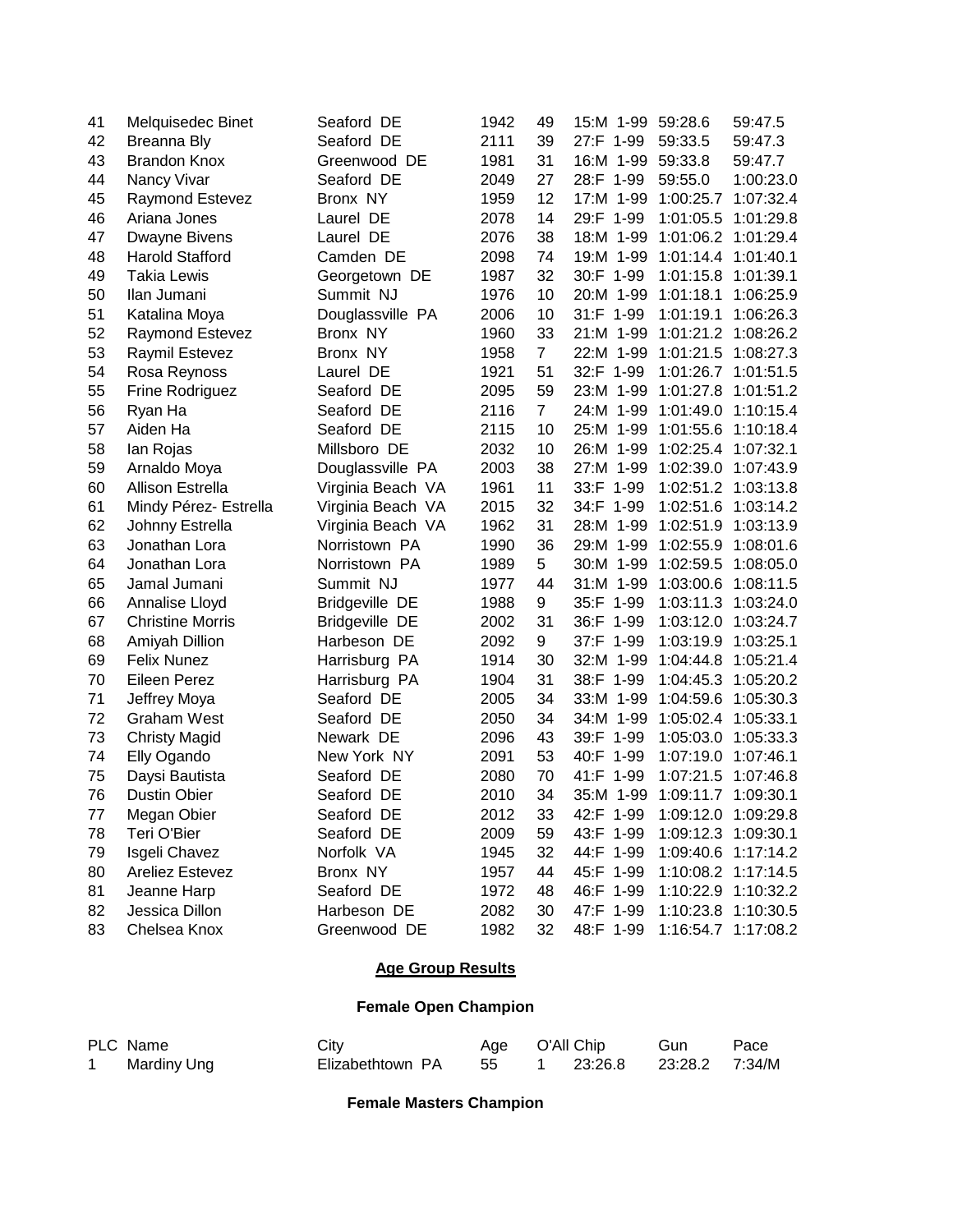| 1                          | PLC Name<br>Jill Fischer-Politz                                                                                                                               | City<br>Pacific Palisades CA                                                           | Age<br>60                               | 5                              | O'All Chip<br>25:53.2                                                        | Gun<br>25:56.3                                                        | Pace<br>8:21/M                                                       |  |  |  |
|----------------------------|---------------------------------------------------------------------------------------------------------------------------------------------------------------|----------------------------------------------------------------------------------------|-----------------------------------------|--------------------------------|------------------------------------------------------------------------------|-----------------------------------------------------------------------|----------------------------------------------------------------------|--|--|--|
|                            |                                                                                                                                                               | <b>Female 10 and Under</b>                                                             |                                         |                                |                                                                              |                                                                       |                                                                      |  |  |  |
| 1<br>2<br>3                | PLC Name<br>Sophia Ruffcorn<br><b>Tatym Dobson</b><br>Abriana Bivens                                                                                          | City<br>Lewes DE<br>Seaford DE<br>Laurel DE                                            | Age<br>10<br>4<br>8                     | 8<br>16<br>18                  | O'All Chip<br>31:09.7<br>48:27.9<br>52:13.7                                  | Gun<br>31:24.0<br>48:46.1<br>52:28.1                                  | Pace<br>10:03/M<br>15:38/M<br>16:51/M                                |  |  |  |
| Female 11 to 14            |                                                                                                                                                               |                                                                                        |                                         |                                |                                                                              |                                                                       |                                                                      |  |  |  |
| 1                          | PLC Name<br><b>Madeleine Ruffcorn</b>                                                                                                                         | City<br>Lewes DE                                                                       | Age<br>12                               | 10                             | O'All Chip<br>37:34.1                                                        | Gun<br>37:49.2                                                        | Pace<br>12:07/M                                                      |  |  |  |
| Female 20 to 29            |                                                                                                                                                               |                                                                                        |                                         |                                |                                                                              |                                                                       |                                                                      |  |  |  |
| 1                          | PLC Name<br>Kylee Korenyi                                                                                                                                     | City<br>Millsboro DE                                                                   | Age<br>29                               | 4                              | O'All Chip<br>25:15.1                                                        | Gun<br>25:21.6                                                        | Pace<br>8:09/M                                                       |  |  |  |
|                            |                                                                                                                                                               | Female 30 to 39                                                                        |                                         |                                |                                                                              |                                                                       |                                                                      |  |  |  |
| 1<br>2<br>3<br>4<br>5<br>6 | PLC Name<br><b>Kelsey Oliphant</b><br><b>Alexis Oliphant</b><br><b>Heather Malinger</b><br><b>Alexis Helms</b><br>Angela Bivens<br><b>Elizabeth Podlaseck</b> | City<br>Laurel DE<br>Laurel DE<br>Delmar DE<br>Salisbury MD<br>Laurel DE<br>Seaford DE | Age<br>30<br>30<br>35<br>30<br>38<br>34 | 2<br>3<br>12<br>15<br>19<br>20 | O'All Chip<br>23:34.0<br>24:51.7<br>40:01.6<br>45:41.1<br>52:16.4<br>59:07.5 | Gun<br>23:39.8<br>24:57.7<br>40:07.0<br>45:49.8<br>52:30.9<br>59:26.1 | Pace<br>7:36/M<br>8:01/M<br>12:55/M<br>14:44/M<br>16:52/M<br>19:04/M |  |  |  |
|                            |                                                                                                                                                               | Female 40 to 49                                                                        |                                         |                                |                                                                              |                                                                       |                                                                      |  |  |  |
| 1<br>2<br>3                | PLC Name<br><b>Tricia Massey</b><br>Robin Hudson<br>Sarah Ruffcorn                                                                                            | City<br>Felton DE<br>Laurel DE<br>Seaford DE                                           | Age<br>49<br>43<br>41                   | $\overline{7}$<br>11<br>14     | O'All Chip<br>29:29.3<br>38:31.7<br>41:29.2                                  | Gun<br>29:30.7<br>38:39.4<br>41:44.6                                  | Pace<br>9:31/M<br>12:26/M<br>13:23/M                                 |  |  |  |
|                            |                                                                                                                                                               | Female 50 to 59                                                                        |                                         |                                |                                                                              |                                                                       |                                                                      |  |  |  |
| 1<br>2                     | PLC Name<br><b>Patricia Metts</b><br>Sara Potvin                                                                                                              | City<br>Camden Wyoming DE 53<br>Snow Hill MD                                           | Age<br>55                               | 6<br>17                        | O'All Chip<br>28:23.4<br>49:32.5                                             | Gun<br>28:30.5<br>49:43.0                                             | Pace<br>9:10/M<br>15:59/M                                            |  |  |  |
|                            |                                                                                                                                                               | Female 60 to 69                                                                        |                                         |                                |                                                                              |                                                                       |                                                                      |  |  |  |
| 1<br>$\overline{2}$        | PLC Name<br><b>Kathy Tucker</b><br>Martha Mitchem                                                                                                             | City<br>Bethel DE<br>Bel Air MD                                                        | Age<br>61<br>60                         | 9<br>13                        | O'All Chip<br>36:08.9<br>40:48.5                                             | Gun<br>36:18.3<br>40:56.4                                             | Pace<br>11:40/M<br>13:10/M                                           |  |  |  |

**Male Open Champion**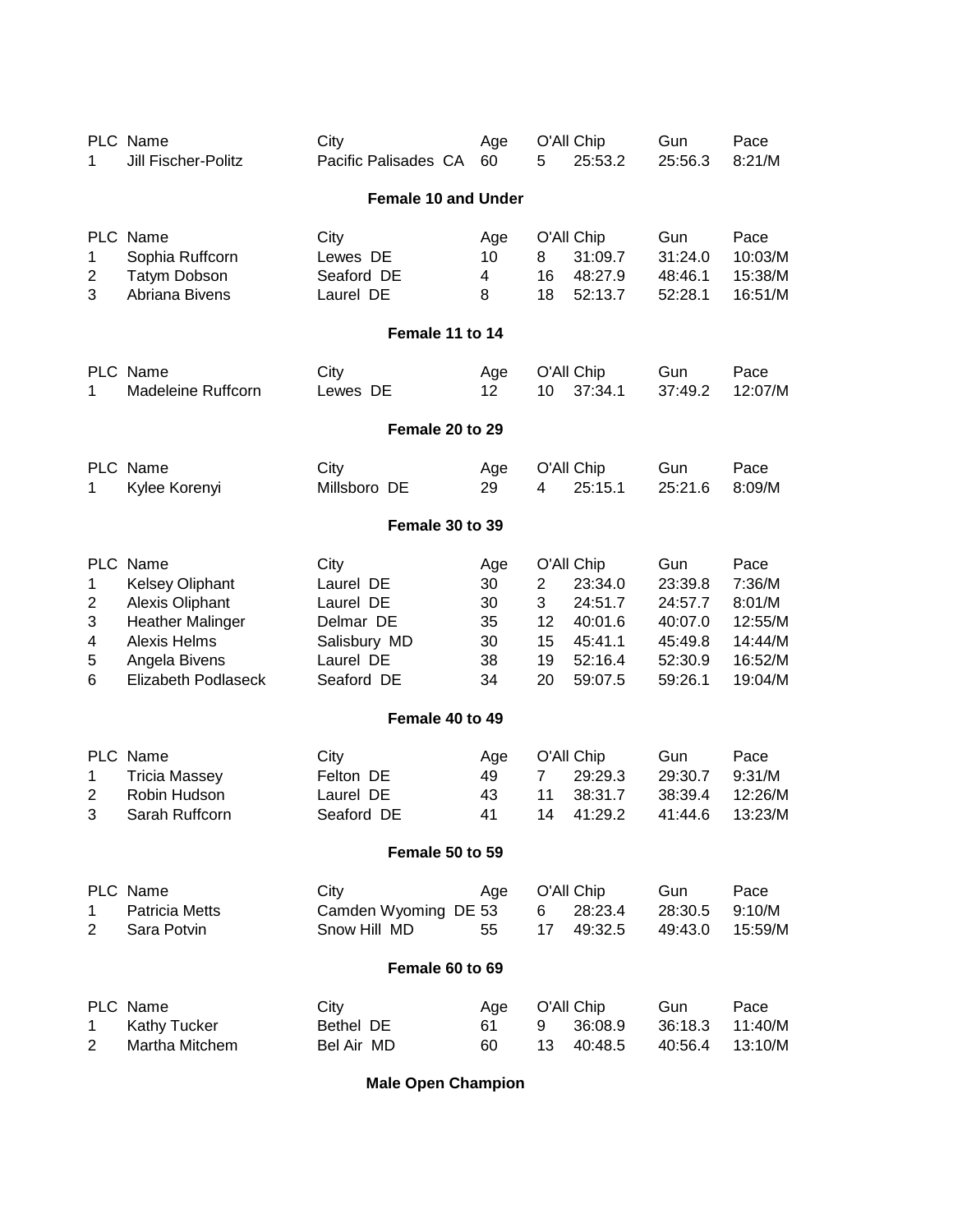| 1                                    | PLC Name<br>Steven Maupin                                                                                                                                    | City<br>Salisbury MD                                                                                                     | Age<br>27                                    | 1                                            | O'All Chip<br>19:27.4                                                                              | Gun<br>19:27.7                                                                                | Pace<br>6:17/M                                                                               |  |  |  |  |
|--------------------------------------|--------------------------------------------------------------------------------------------------------------------------------------------------------------|--------------------------------------------------------------------------------------------------------------------------|----------------------------------------------|----------------------------------------------|----------------------------------------------------------------------------------------------------|-----------------------------------------------------------------------------------------------|----------------------------------------------------------------------------------------------|--|--|--|--|
|                                      |                                                                                                                                                              | <b>Male Masters Champion</b>                                                                                             |                                              |                                              |                                                                                                    |                                                                                               |                                                                                              |  |  |  |  |
| 1                                    | PLC Name<br><b>Chris Moosey</b>                                                                                                                              | City<br>Harrisburg PA                                                                                                    | Age<br>66                                    | 2                                            | O'All Chip<br>23:29.9                                                                              | Gun<br>23:32.9                                                                                | Pace<br>7:35/M                                                                               |  |  |  |  |
|                                      | <b>Male 10 and Under</b>                                                                                                                                     |                                                                                                                          |                                              |                                              |                                                                                                    |                                                                                               |                                                                                              |  |  |  |  |
| 1<br>2<br>3<br>4<br>5<br>6<br>7<br>8 | PLC Name<br>Yohan Rodriguez<br>Maddox Dobson<br>Ethan Rojas<br>Mathew Rodriguez<br>Chase Harp<br><b>Oliver Podlaseck</b><br>Milo Podlaseck<br>Joseph Perdomo | City<br>Dover DE<br>Seaford DE<br>Millsboro DE<br>Millsboro DE<br>Seaford DE<br>Seaford DE<br>Seaford DE<br>Greenwood DE | Age<br>10<br>8<br>9<br>8<br>9<br>8<br>6<br>7 | 16<br>23<br>25<br>26<br>27<br>29<br>30<br>31 | O'All Chip<br>31:58.1<br>48:20.3<br>52:00.8<br>57:06.4<br>57:19.7<br>58:53.0<br>59:05.7<br>59:44.8 | Gun<br>32:00.9<br>48:28.5<br>55:12.2<br>57:16.9<br>57:29.4<br>59:07.6<br>59:25.2<br>1:00:13.1 | Pace<br>10:19/M<br>15:36/M<br>16:47/M<br>18:25/M<br>18:30/M<br>19:00/M<br>19:04/M<br>19:16/M |  |  |  |  |
| <b>Male 11 to 14</b>                 |                                                                                                                                                              |                                                                                                                          |                                              |                                              |                                                                                                    |                                                                                               |                                                                                              |  |  |  |  |
| 1                                    | PLC Name<br>Emil Salazar                                                                                                                                     | City<br>Dover DE                                                                                                         | Age<br>11                                    | 19                                           | O'All Chip<br>33:07.5                                                                              | Gun<br>33:10.1                                                                                | Pace<br>10:41/M                                                                              |  |  |  |  |
|                                      |                                                                                                                                                              | Male 15 to 19                                                                                                            |                                              |                                              |                                                                                                    |                                                                                               |                                                                                              |  |  |  |  |
| 1                                    | PLC Name<br>Jackson Massey                                                                                                                                   | City<br>Felton DE                                                                                                        | Age<br>18                                    | 8                                            | O'All Chip<br>26:22.2                                                                              | Gun<br>26:22.5                                                                                | Pace<br>8:30/M                                                                               |  |  |  |  |
|                                      |                                                                                                                                                              | <b>Male 20 to 29</b>                                                                                                     |                                              |                                              |                                                                                                    |                                                                                               |                                                                                              |  |  |  |  |
| 1                                    | PLC Name<br><b>Chase Kouts</b>                                                                                                                               | City<br>Laurel DE                                                                                                        | Age<br>29                                    | 18                                           | O'All Chip<br>32:52.7                                                                              | Gun<br>32:57.7                                                                                | Pace<br>10:36/M                                                                              |  |  |  |  |
|                                      |                                                                                                                                                              | Male 30 to 39                                                                                                            |                                              |                                              |                                                                                                    |                                                                                               |                                                                                              |  |  |  |  |
| PLC.<br>1<br>2<br>3<br>4<br>5<br>6   | Name<br><b>Arthur Betts</b><br><b>Myron Comstock</b><br>Dan Korenyi<br><b>Matthew Malinger</b><br><b>Tommy Munro</b><br><b>Joel Podlaseck</b>                | City<br>Bremerton WA<br>Salisbury MD<br>Millsboro DE<br>Delmar DE<br>Seaford DE<br>Seaford DE                            | Age<br>34<br>36<br>32<br>30<br>33<br>35      | 4<br>6<br>7<br>12<br>15<br>28                | O'All Chip<br>24:13.5<br>25:00.2<br>25:13.4<br>29:10.7<br>31:58.1<br>58:51.9                       | Gun<br>24:23.2<br>25:02.4<br>25:20.6<br>29:14.7<br>32:06.4<br>59:07.8                         | Pace<br>7:49/M<br>8:04/M<br>8:08/M<br>9:25/M<br>10:19/M<br>18:59/M                           |  |  |  |  |
|                                      |                                                                                                                                                              | Male 40 to 49                                                                                                            |                                              |                                              |                                                                                                    |                                                                                               |                                                                                              |  |  |  |  |
| 1<br>2<br>3                          | PLC Name<br>Joseph Kim<br>Michael Dobson<br><b>Steven Smack</b>                                                                                              | City<br>Seaford DE<br>Seaford DE<br>Frederica DE                                                                         | Age<br>46<br>46<br>45                        | 17<br>21<br>32                               | O'All Chip<br>32:06.2<br>41:41.9<br>1:00:30.0                                                      | Gun<br>32:16.2<br>41:55.3<br>1:00:46.3                                                        | Pace<br>10:21/M<br>13:27/M<br>19:31/M                                                        |  |  |  |  |